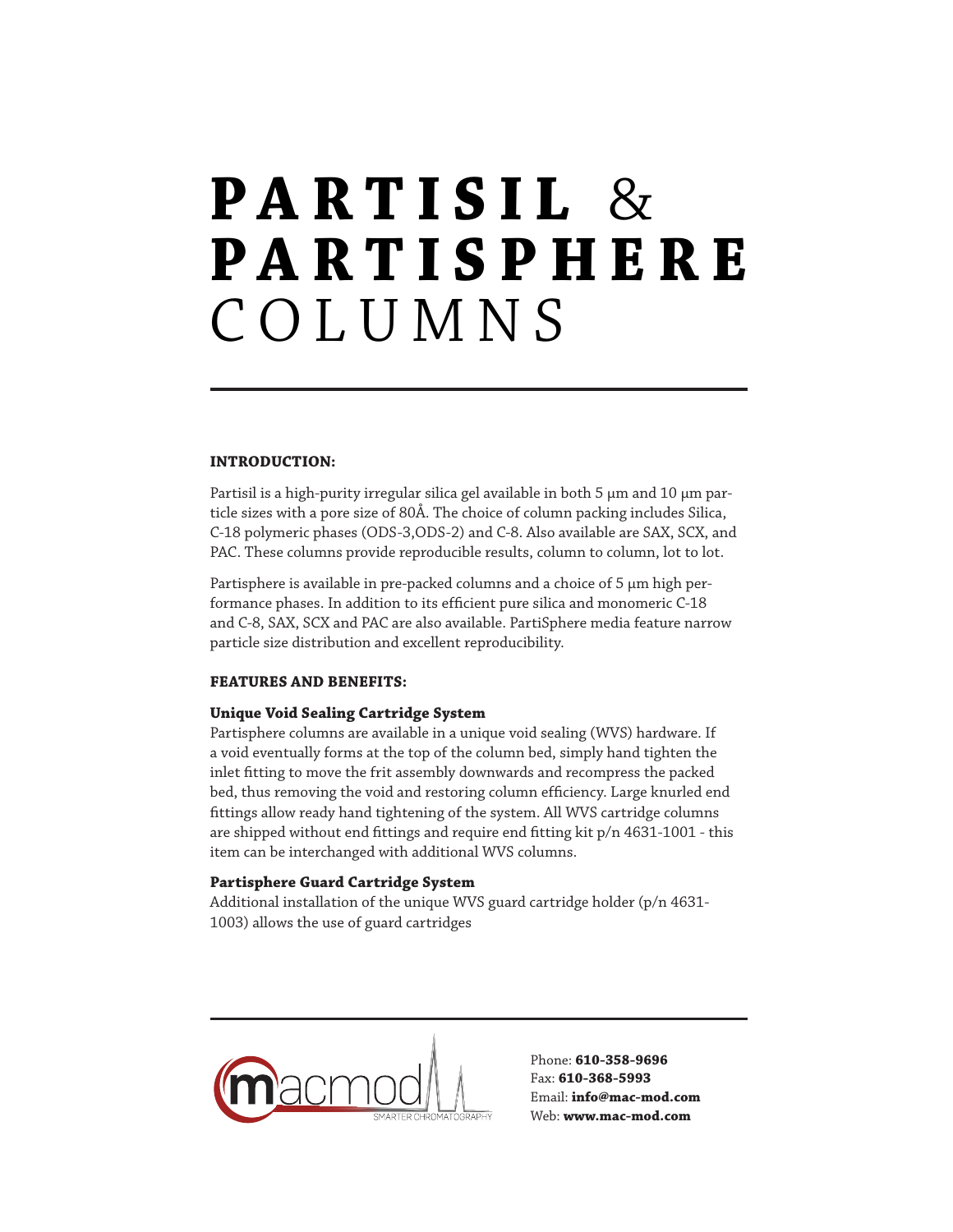- Irregular porous silica
- 5μm and 10μm particle sizes
- Hichrom high efficiency

**PARTISIL** <sup>Partisil was one of the first commercially available irregu-<br>lar silicas, with a large surface area giving it a high load-</sup> *lar silicas, with a large surface area giving it a high loading capacity. Partisil ion exchange materials are widely referenced and remain one of the most popular choices for analysts. Partisil ODS3 shows similar performance to Waters μBondapak.*

#### PHASES

| <b>Partisil Phase</b> | <b>Functional Group</b> | Particle Size (µm) |
|-----------------------|-------------------------|--------------------|
| Silica                |                         | 5, 10              |
| C8                    | Octyl                   | 5, 10              |
| <b>ODS</b>            | Octadecyl               | 5, 10              |
| OD <sub>S2</sub>      | Octadecyl               | 5, 10              |
| OD <sub>S3</sub>      | Octadecyl               | 5, 10              |
| PAC.                  | Amino-cyano             | 5, 10              |
| SAX                   | Tetramethyl Ammonium    | 5, 10              |
| <b>SCX</b>            | Sulphonic Acid          | 5, 10              |

#### Normal Phase (Adsorption) Media

#### Partisil Silica (5 and 10  $\mu$ m)

Pure silica stationary phase for adsorption chromatography. Partisil 10 is used particularly for routine separations for higher flow rates and lower back pressures. Partisil 5 is used particularly for higher resolution and fast analysis. These are the supports on which the Partisil bonded phases are based.

### Ion Exchange Media

### Partisil SAX (5 and 10  $\mu$ m)

A strong anion exchanger based on quaternary ammonium groups (-NR+3 ). Supplied in the H2PO4 form in methanol, Partisil 10 SAX has been widely reported in literature and is best known for the separation of nucleotides. Stable over pH range 1.5-7.5 when used in conjunction with a Solvecon mobile phase conditioning column. Obtains the highest anion exchange efficiencies and resolution. Applicable to separations of nucleic acids, organic acids and inorganic anions.

### Partisil SCX (5 and 10  $\mu$ m)

Based on aromatic benzene sulfonic acid groups. Supplied in the ammonium form. Excellent for separation of nucleosides, amino acids, polyamines, drugs and other cationic species. Capable of being loaded with specific metallic cations for use in ligand exchange chromatography. Stable over pH range 1.5-7.0 when used in conjunction with a Solvecon mobile phase conditioning-column. Exceptionally stable Si-O-Si-C bond, both thermally and chemically.

#### Reverse Phase Media

#### Partisil ODS (10 µm)

A C-18 phase with a 5% carbon load for both normal adsorption and reversed phase partitioning. Dual-mode operation for added selectivity with 50% residual silanols. Lightly loaded C-18 packing is particularly effective for compounds having greater water solubility when used in the reversed phase mode. Creates a moderately polar surface, different from that of pure silica, in normal phase mode.

#### Partisil ODS-2 (10 µm)

The high carbon load (16%) of this polymeric phase makes it the most nonpolar and, therefore, the most retentive of the reversed phases. An alternative to end-capped C-18 where different elution order is desirable for optimum separation. High sample load capacity and 10 µm particle size are very suitable for preparative work.

### Partisil ODS-3 (5 and 10  $\mu$ m)

A C-18 polymeric phase with a 10.5% carbon load. Medium of choice for improved speed, efficiency and resolution in applications requiring C-18 phases. End-capped for deactivation of silanols to minimize the need for ion suppression or ion pairing agents. Used in a wide range of applications with optimal selectivity, including pharmaceuticals, natural products, food, biological and environmental pollutants.

### Partisil C8 (5 and 10  $\mu$ m)

An end-capped C-8 monomeric phase with at least 8.5% carbon load. Provides high efficiency and rapid mass transfer while maintaining excellent peak shape and stability over a range of aqueous mobile phase compositions. Recommended for ion pair chromatography.

### Partisil PAC (5 and 10  $\mu$ m)

A polar amino cyano bonded phase with secondary amine groups for good thermal and chemical stability. Selectivity and rapid equilibrium allow a range of separation mechanisms to be used, including adsorption, reversed phase and weak anion exchange. Extremely fast equilibration across the entire range of solvents from heptane to water. The media of choice for carbohydrate separations.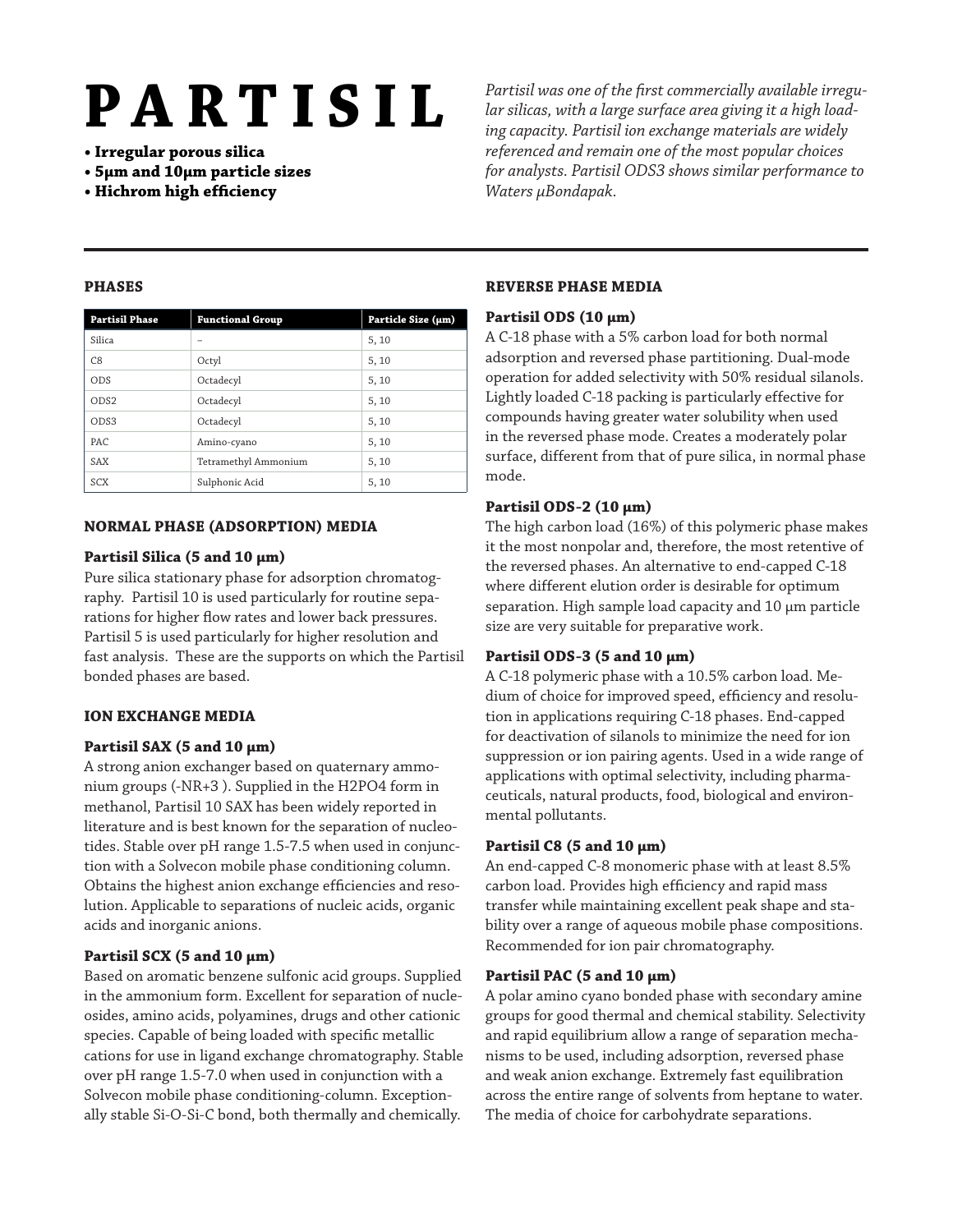# PartisPHE R E

- Spherical 5μm porous silica
- Unique void-sealing cartridge hardware
- Convenient and easy to use hand tightened fittings
- Increased column lifetime

*Partisphere was one of the first commercially available spherical silicas, and continues to provide reproducible, high efficiency separations. Partisphere columns are available in a wide range of surface chemistries, including a PFP pentafluorophenyl (TAC-1) column.*

#### PHASES

| <b>Partisphere Phase</b> | <b>Functional Group</b> | Particle Size (µm) |
|--------------------------|-------------------------|--------------------|
| Silica                   |                         | 5                  |
| C8                       | Octyl                   | 5                  |
| C18                      | Octadecyl               | 5                  |
| PAC.                     | Amino-cyano             | 5                  |
| SAX                      | Tetramethyl Ammonium    | 5                  |
| SCX                      | Sulphonic Acid          | 5                  |
| TAC-1 (PFP)              | Pentafluorophenyl       | 5                  |
| WAX (MAX-1)              | Proprietary             | 5                  |

#### Normal Phase (Adsorption) Media

#### PartiSphere Spherical Silica (5 µm)

PartiSphere silica features homogenous particles with narrow particle size distribution for sharp separations and excellent reproducibility. It is the basis for PartiSphere bonded phases.

### Ion Exchange Media

### PartiSphere SAX and SCX (5 µm)

Strong ion exchange media based on homogenous spherical silica particles with very tight size distribution. They produce very sharp separations.

### Reverse Phase Media

#### PartiSphere C-18 (5 µm)

C-18 stationary phase on homogenous, spherical silica particles for very high separation efficiency.

### PartiSphere C-8 (5 µm)

Octyl bonded phase on homogenous spherical particles for maximal resolution.

### PartiSphere PAC (5 µm)

Polar Amino Cyano bonded to homogenous spherical particles for maximal resolution.

#### Partishpere TAC 1 (5 µm)

For great discoveries such as Taxol, Whatman technology optimally separates the closely eluting taxanes of Pacific yew trees. Whatman worked closely with two leading customers to develop a specific bonded phase that achieves baseline resolution of the paclitaxel molecule from its closest impurity. Each lot of TAC 1 (Taxane Analysis Column) is tested with a paclitaxel chromatographic purity separation to ensure the best possible reproducibility. (Richheimer SL et al. Anal Chem. 1992; 64: 2323- 2326)